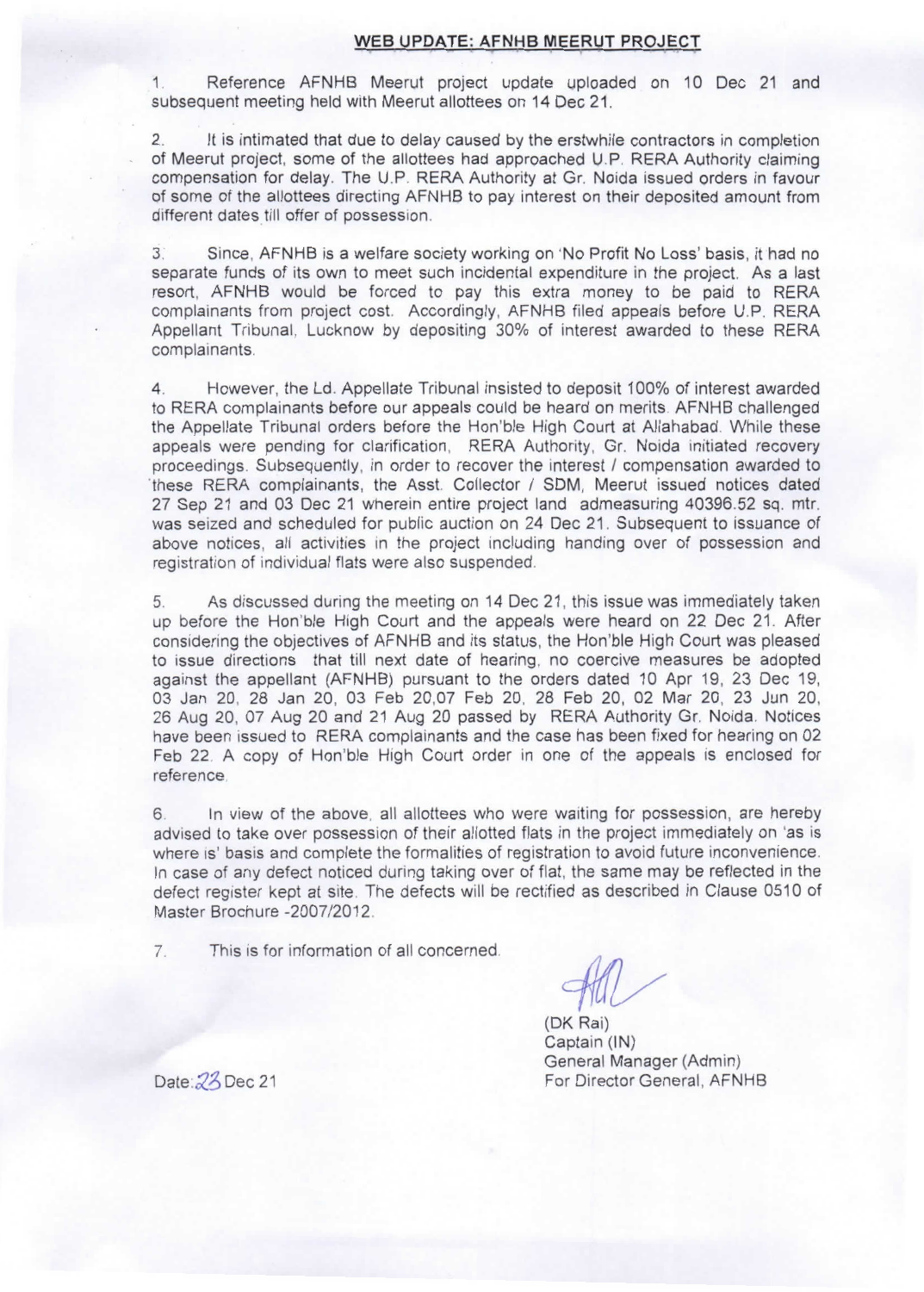## Court No. - 64

Case :- RERA APPEAL DEFECTIVE No. - 6 of 2021 Appellant :- Air Force Naval Housing Board Air Force Station Respondent :- U.P. Real Estate Regulatory Authority And Another Counsel for Appellant :- Ashish Kumar Singh,Ajay Kumar Singh Counsel for Respondent :- Wasim Masood

## Hon'ble Saumitra Dayal Singh, J.

Heard Sri Ashish Kumar Singh, learned counsel for the appellant and Sri Anil Tiwari learned Senior Counsel assisted by Sri Wasim Masood learned counsel for the Real Estate Regulatory Authority.

In absence of any objection to the correctness of the copy of the order impugned in the appeal, defect is deemed cured. Office to allot regular number to the appeal.

Accordingly tbe appeal has been taken up for consideration.

Present appeal is directed against the order of the U.P. Real Estate Appellate Tribunal (hereinafter referred to as the 'Tribunal') dated 28.2.2020 passed in AppeaJ/Misc. Case No. 360 of 2019 and the order dated 10.4.2019 passed by the Real Estate Regulatory Authority.

After the earlier order passed in this appeal was recalled, the matter has been heard today.

Learned counsel for the appellant would submit that the appellant is a zero-profit organization, registered as a society of retired personnel of the Indian Air Force and the Indian Navy. It exists and operates only for the purpose of providing affordable housing to the members of the Indian Air Force and the Indian Navy and the widows of such personnel. It only invites applications for allotment in individual housing schemes that it floats for the benefits of its serving and retired personnel and widows of deceased personnel. The total collections against any project do not exceed the total expenses. Wherever such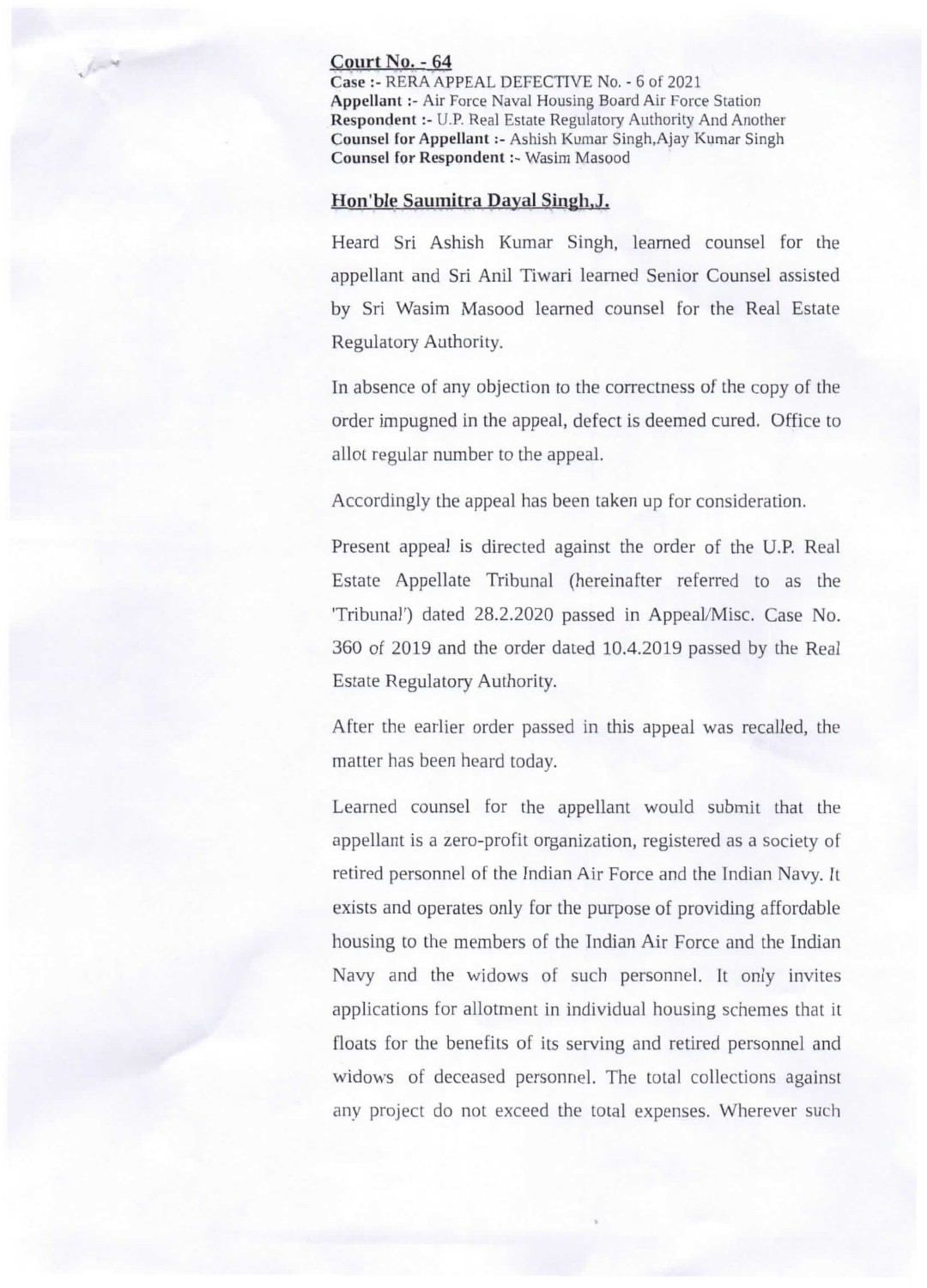excess receipts arise or have arisen in the past, the same have been refunded proportionately to the applicants of that project itself. Correspondingly wherever expenses have exceeded the initial receipt, proportionate further deposits have been invited from the allottees of that project. Referring to its Memorandum of Association of the appellant, it has been further submitted that the Board of Directors is comprised of serving officials of the Indian Air Force and Indian Navy, on ex officio basis.There is neither any profit motive in the running of the organisation nor there is any other source of fund available to the appellant as may allow it to deposit the entire amount of pre deposit being pressed against the appellant in this and the connected appeals. By way of submission it has been further stated, if the appellant had such funds available to it, the project itself would have been completed well within time. Thus, it has been submitted that the Tribunal has erred in rejecting the appellant's appeal for reason of non deposit of the entire amount.

 $\mathcal{L}$ 

On the other hand Sri Tiwari learned Senior Counsel has drawn the attention of the Court to a recent three Judge Bench decision of the Supreme Court in *Mis* **Newtech Promoters And Developers Pvt. Ltd.** vs. **State of U.P. and Others etc. (Civil** Appeal Nos. 6745-6749 of 2021) dated 11.11.2021 (Paragraph-122) to submit that in other than penalty appeals, the entire amount is to be deposited by the promoter to maintain the appeal before the Tribunal.

To that learned counsel for the appellant would submit that if such restricted interpretation is made to the definition of the word 'Promoter' under clause 2(zk) of the Act and it is applied to the provisions of Section 43(5) of the Act, it may lead to undesirable results where the appellant which exists solely for the purpose of benefit of its serving and retired personnel and their widowed spouses, would be non suited as it has no source